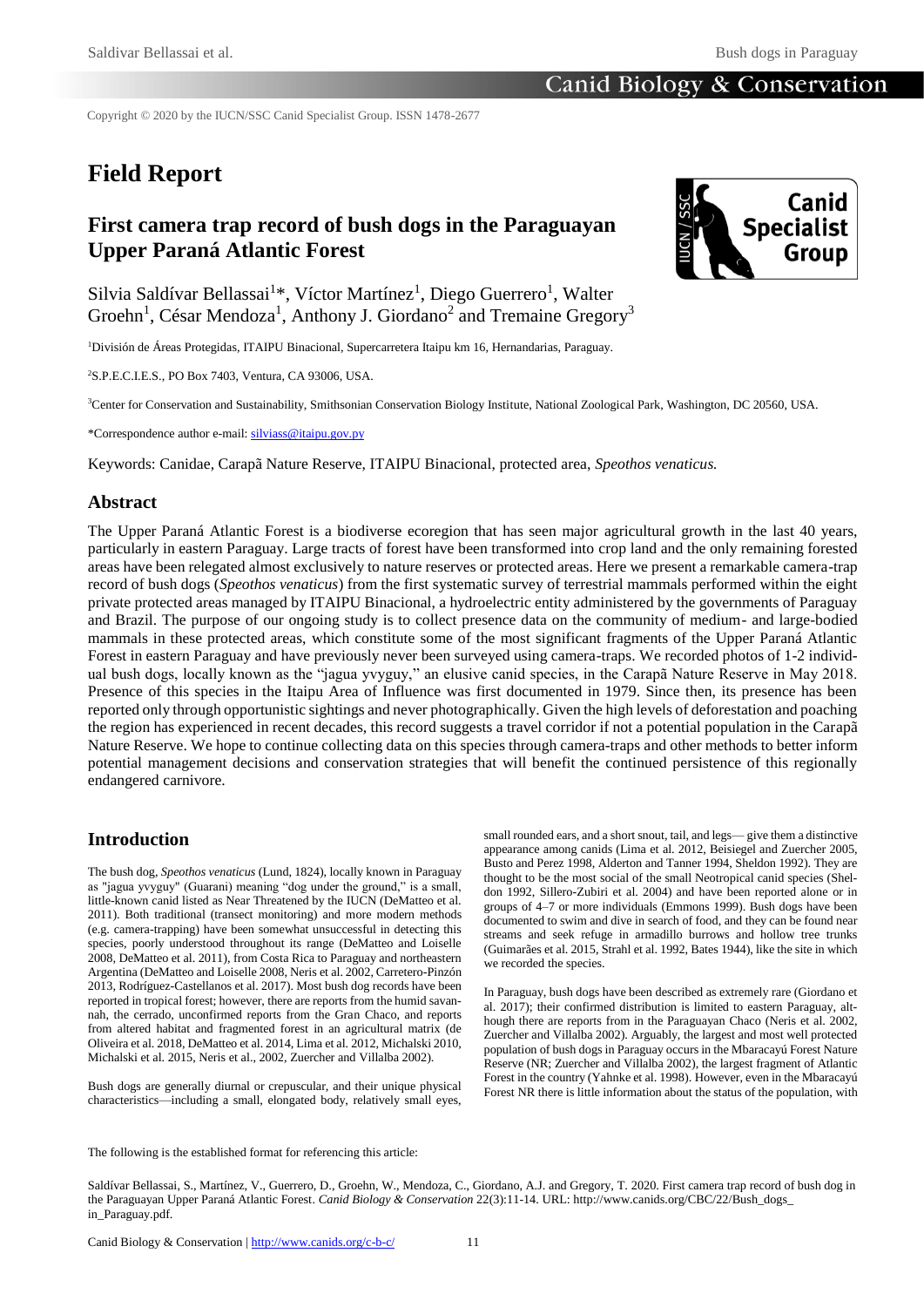

Figure 1. Protected areas managed by ITAIPU Binacional (white polygons and white labels) on the world imagery basemap (Source: Esri), showing mostly agricultural lands (reddish-brown and light green areas) with few patches of forest (dark green areas). Other nearby protected areas are labelled in yellow. Inset: Map of Paraguay, in which green shading indicates the extent of the Atlantic Forest in Paraguay, and red square indicates the area in the satellite image.

only sporadic records, the latest being a direct observation by a park ranger in 2010 (F. Ramirez, pers. comm.). Elsewhere in the country, reports have been rare or unconfirmed.

Few bush dog studies have been carried out in Paraguay. Van Humbeck and Perez (1998) made behavioural observations in captivity of five individuals captured in the headwaters of the Acaray River to facilitate captive breeding techniques at ITAIPU Binacional's Wildlife Research Center. In the Mbaracayú Forest NR in eastern Paraguay, Beccaceci (1994) reported information on their behaviour through interviews with the Ache people, Zuercher et al. (2005) studied their diet and habitat use, and DeMatteo et al. (2004) studied methods to attract bush dogs for research purposes. Considering that only 9% of the Upper Paraná Atlantic Forest is still standing in Paraguay (Da Ponte et al. 2017) and bush dogs have been so understudied, new local records of the species are needed to better understand their current status.

#### **Results**

The record we describe here was made in Carapã NR during a survey of the medium- and large-bodied mammal communities in the eight nature reserves managed by ITAIPU Binacional in Paraguay (Figure 1). An objective of this study was to provide information applicable to management decisions and practices for these reserves, the first such information ever collected systematically.

Table 1. Distances (in km) from the edge of Carapã Nature Reserve and the centre of Carapã Nature Reserve to other important protected areas in the region. Abbreviations are as follows: IB = operated by ITAIPU Binacional, Paraguay;  $PY = in$  Paraguay; and  $BR = in$  Brazil

|                         | Distance to the edge | Distance to the cen- |
|-------------------------|----------------------|----------------------|
| <b>Protected Area</b>   | of Carapã NR         | tre of Carapã NR     |
| Pozuelo Nature Reserve  |                      |                      |
| (B, PY)                 | 10                   | 27                   |
| Limoy Nature Reserve    |                      |                      |
| (B, PY)                 | 30                   | 47                   |
| Mbaracayu Biological    |                      |                      |
| Reserve (IB, PY)        | 33                   | 37                   |
| Ilha Grande National    |                      |                      |
| Park (BR)               | 39                   | 85                   |
| Santa Helena Biological |                      |                      |
| Refuge (IB, BR)         | 40                   | 52                   |
| Itabo Nature Reserve    |                      |                      |
| (B, PY)                 | 74                   | 81                   |
| Morombi Nature          |                      |                      |
| Reserve (PY)            | 84                   | 88                   |
| Mbaracayu Forest Na-    |                      |                      |
| ture Reserve (PY)       | 85                   | 102                  |
| Iguacu National Park    |                      |                      |
| (BR)                    | 93                   | 120                  |

This ongoing 20-month study began in January 2018 and employs camera traps (Bushnell Trophy Cam, Model 603691, Overland Park, Kansas, United States) across 505 sites (47 or 9.3% of which are located in Carapã NR) distributed proportionally in the different vegetation types in the reserves to their relative cover. Camera traps were placed 50 cm off the ground, and placement was random, relative to the presence of animal trails and other habitat features. No bait was used. Each of the 505 sites has been or will be sampled for 21 days. By July 2019, 49% (483 trap nights) of the sites in Carapã NR and 52% (5,502 trap nights) of the total sampling sites were sampled, with bush dogs recorded in a single event.

On 29 May 2018, we recorded two camera trap photos of individual bush dogs 11 seconds apart at 10:02h (Figure 2) in a densely wooded area with a thick understory of lianas, grasses, and tree seedlings (-54.39°, -24.37°) habitat typical of the region. We suspect that these photos represent two individuals, but lack of photo clarity prevents confirmation. The Carapã NR is a 4,382 ha (3,277 ha land and 1,105 ha water) protected area in the Department of Canindeyú (Figure 3). The eight ITAIPU NRs in Paraguay encompass a total of 63,000 ha and are connected by an approximately 200 meter-wide strip of forest (Figure 3C) that runs along the Itaipu Reservoir, protecting the reservoir from erosion and connecting the NRs. Therefore, while small and somewhat isolated in a matrix of farmland, Carapã NR is connected to a total of 87,000 ha of forest and other forms of potential habitat. Distances measured in a straight line to other significant forest remnants or protected areas range from 10-93 km (Table 1).



Figure 2. First and second camera trap photos of bush dog(s) in the Carapã Nature Reserve on 29 May 2018 A) at 10:02:47 h and B) at 10:02:58 h, with closeups in the insets.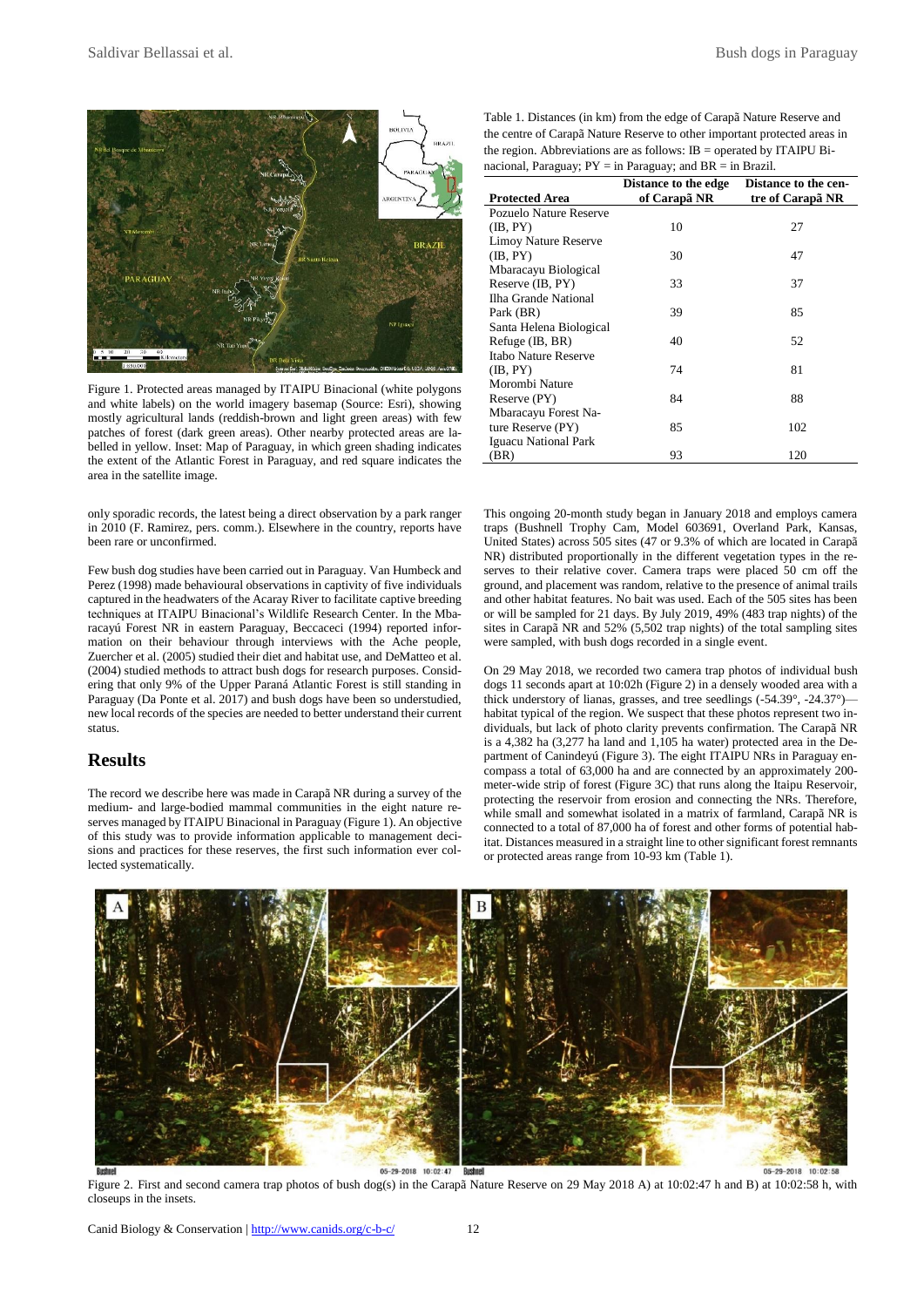

Figure 3. A) Orthophotos of Carapã Nature Reserve and its surroundings in 1979, showing mostly forested areas (green) with few patches of agriculture or cattle ranching areas (white). B) Map of Carapã Nature Reserve and the location of the bush dog record (star) in a Sentinel 2A satellite image (Composition RGB 432) in 2019, showing mostly agricultural lands (reddishbrown areas) with few patches of forest (dark green areas). C) Part of the forested reservoir protection strip along the Paraná River on the Itaipu Reservoir; the entire strip is approximately 1,524 km long and 200 m wide from Hernandarias north to Salto del Guairá in Paraguay. Photo credit: Itaipu Division of Environmental Action – Reforestation Sector. Inset: Map of Paraguay, in which shading indicates distribution of bush dogs in the country (Asociación Paraguaya de Mastozoología y Secretaria del Ambiente, 2017); location of Carapã indicated by black arrow.

The camera trap was located ~200 m from the bank of the Carapã River in a Restricted Use Zone (RUZ). RUZs are areas designated by the Carapã NR's management plan as having access restricted to only managers and scientists, and they are considered areas where historical and current human impact is minimal (ITAIPU Binacional 2016). Carapã NR is long and narrow, flanking the two banks of the Carapã River at the mouth of the Paraná River and the Itaipu Reservoir (Figure 3). Wetlands and streams surround the Carapã River, as well as higher areas with steeper terrain, shallow soils, and rocky outcrops with gallery forest. Carapã NR was officially created in 2008 (Itaipu Binacional Directory Resolution No. 183/2008) and recognized by the Paraguayan government in 2017 (Paraguayan Government Presidential Decree No. 447) but has been protected by ITAIPU Binacional since 1979, as an area of "permanent conservation of forests and other forms of natural vegetation" (Paraguayan Law No. 752/79).

## **Discussion**

Other historical and more recent records of bush dogs in other parts of the Itaipu Reservoir Basin, including protected areas, lack photographic confirmation. The oldest records of bush dogs include one on the banks of the Pozuelo River in 1979 (van Humbeck and Pérez 1998) before the agricultural boom in Paraguay and the creation of the Reservoir through damming. Decades later, a sighting was recorded in 2001 in Itabo NR (H. del Castillo, A. Bodrati and H. Casañas pers. comm.). More recently, an individual was observed in Limoy NR in 2017 by an ITAIPU Binacional research staff member (A. Carosini pers. comm.). It is noteworthy that among the sites this study has sampled to date—including 66 sites in Itabo NR and 65 in Limoy NR, the two largest ITAIPU Binacional NRs—the species has yet to be recorded. Our record represents the first photographic confirmation of the species in any of the Itaipu NRs and, to our knowledge, the first for the region along the Paraná River.

This record supports the idea that a population of bush dogs occurs or recently occurred in the region. Furthermore, despite Carapã NR's small size, rocky soil, elongated and narrow shape, and partial isolation from other forest stands for the past 40 years, it continues to be dispersal habitat, if not home to a resident population of bush dogs. While further records have not been made in the seven other Itaipu NRs, it is possible that bush dogs can move between the NRs by way of the reservoir protection strip or even the matrix of farmland (Figures 1 and 3C, Table 1), as documented by other researchers (DeMatteo et al. 2014, Michalski, F. 2010). Further research and

continued surveys will shed more light on the potential importance of the reserves to the persistence of bush dog populations in the region.

#### **Acknowledgements**

We thank the following park rangers who were crucial to our safe and successful work in Carapã Nature Reserve: Ernesto Brandt, Silverio Maciel, Gustavo Ovelar, Óscar Lomaquis, and Reserve Manager Ancelmo Franco for his help with logistics. We thank ITAIPU Binacional and Smithsonian Institution management for supporting this work.

#### **References**

Alderton, D. and Tanner, B. 1994. *Foxes, wolves and wild dogs of the world*. Blandford Press, London, UK.

Bates, M. 1944. Notes on a captive Icticyon. *Journal of Mammalogy* 25(2): 152-154. Doi[: 10.2307/1375014](https://www.jstor.org/stable/1375014)

Beccaceci, M.D. 1994. Bush dogs in Paraguay. *Canid News* 2: 17.

Beisiegel, B.M. and Zuercher, G.L. 2005. *Speothos venaticus*. *Mammalian Species* 783: 1-6. Doi[: 10.1644/783.1](https://doi.org/10.1644/783.1)

Carretero-Pinzón, X. 2013. Bush dog sighting in a large forest fragment in the Colombian Llanos. *Canid Biology and Conservation* 16(5): 16-17. [http://www.canids.org/CBC/16/bush\\_dogs\\_in\\_Colombia.pdf](http://www.canids.org/CBC/16/bush_dogs_in_Colombia.pdf)

Da Ponte, E., Mack, B., Wohlfart, C., Rodas, O., Fleckenstein, M., Oppelt, N., Dech, S. and Kuenzer, C. 2017. Assessing forest cover dynamics and forest perception in the Atlantic forest of Paraguay, Combining remote sensing and household level data. *Forests* 8(10): 389. Doi: 10.3390/f81003

de Oliveira, T.G., Michalski, F., Botelho, A.L.M., Michalski, L.J., Calouro, A.M. and Desbiez, A.L.J. 2018. How rare is rare? Quantifying and assessing the rarity of the bush dog *Speothos venaticus* across the Amazon and other biomes. *Oryx* 52(1): 98-107. Doi[: 10.1017/S0030605316000624](https://doi.org/10.1017/S0030605316000624)

DeMatteo, K.E., Carrillo, O., Zuercher, G.L., Ramírez, S., Smith, K. and Porton, I.J. 2004. A technique for attracting bush dogs (*Speothos venaticus*) in the wild. *Canid News* 7(4): 1-12. [https://www.canids.org/can](https://www.canids.org/canidnews/7/Attracting_bush_dogs.pdf)[idnews/7/Attracting\\_bush\\_dogs.pdf](https://www.canids.org/canidnews/7/Attracting_bush_dogs.pdf)

DeMatteo, K.E. and Loiselle, B.A. 2008. New data on the status and distribution of the bush dog (*Speothos venaticus*): Evaluating its quality of protection and directing research efforts. *Biological Conservation* 141(10): 2494-2505. Doi[: 10.1016/j.biocon.2008.07.010](https://doi.org/10.1016/j.biocon.2008.07.010)

DeMatteo, K., Michalski, F. and Leite-Pitman, M.R.P. 2011. *Speothos venaticus*. The IUCN Red List of Threatened Species [online[\] https://www.iu](https://www.iucnredlist.org/species/20468/9203243)[cnredlist.org/species/20468/9203243](https://www.iucnredlist.org/species/20468/9203243) [Accessed 10 July 2020]

DeMatteo, K.E., Rinas, M.A., Argüelles, C.F., Zurano, J.P., Selleski, N., Di Bitetti, M.S. and Eggert L.S. 2014. Noninvasive techniques provide novel insight for the elusive bush dog (*Speothos venaticus*). Wildlife Society Bulletin 38(4): 862-873. Doi[: 10.1002/wsb.474](https://doi.org/10.1002/wsb.474)

Emmons, L.H. and Feer, F. 1999. Mamíferos de los bosques húmedos de América tropical: una guía de campo. *FAN Editorial, Santa Cruz de la Sierra, Bolivia.*

Giordano, A.J., Giménez, D., Martínez, V., Rojas Bonzi, V., Saldívar, S., Velilla, M., Ayala, R., López, J., Velázquez, M., Thompson, J.J., Cartes, J.L., del Castillo, H., Mujica, N., Weiler, A., Villalba, L. and Ramírez, F. 2017. *Carnívora: los carnívoros*. Pp 79-101 in Asociación Paraguaya de Mastozoología y Secretaría del Ambiente, Libro Rojo de Mamíferos del Paraguay: especies amenazadas de extinción. CREATIO. Asunción, Paraguay.

Guimarães, V.Y., Cesca, L.C.C., Trombin, D.F. and Pinder, L. 2015. New records of *Speothos venaticus* Lund, 1842 (Carnivora: Canidae) in the state of Pará, Brazil. *Brazilian Journal of Biology* 75(3): 176-178.

ITAIPU Binacional. 2016. *Plan de Manejo 2017-2021 de la Reserva Natural Carapã*. Editorial Fotosíntesis. Hernandarias, Paraguay.